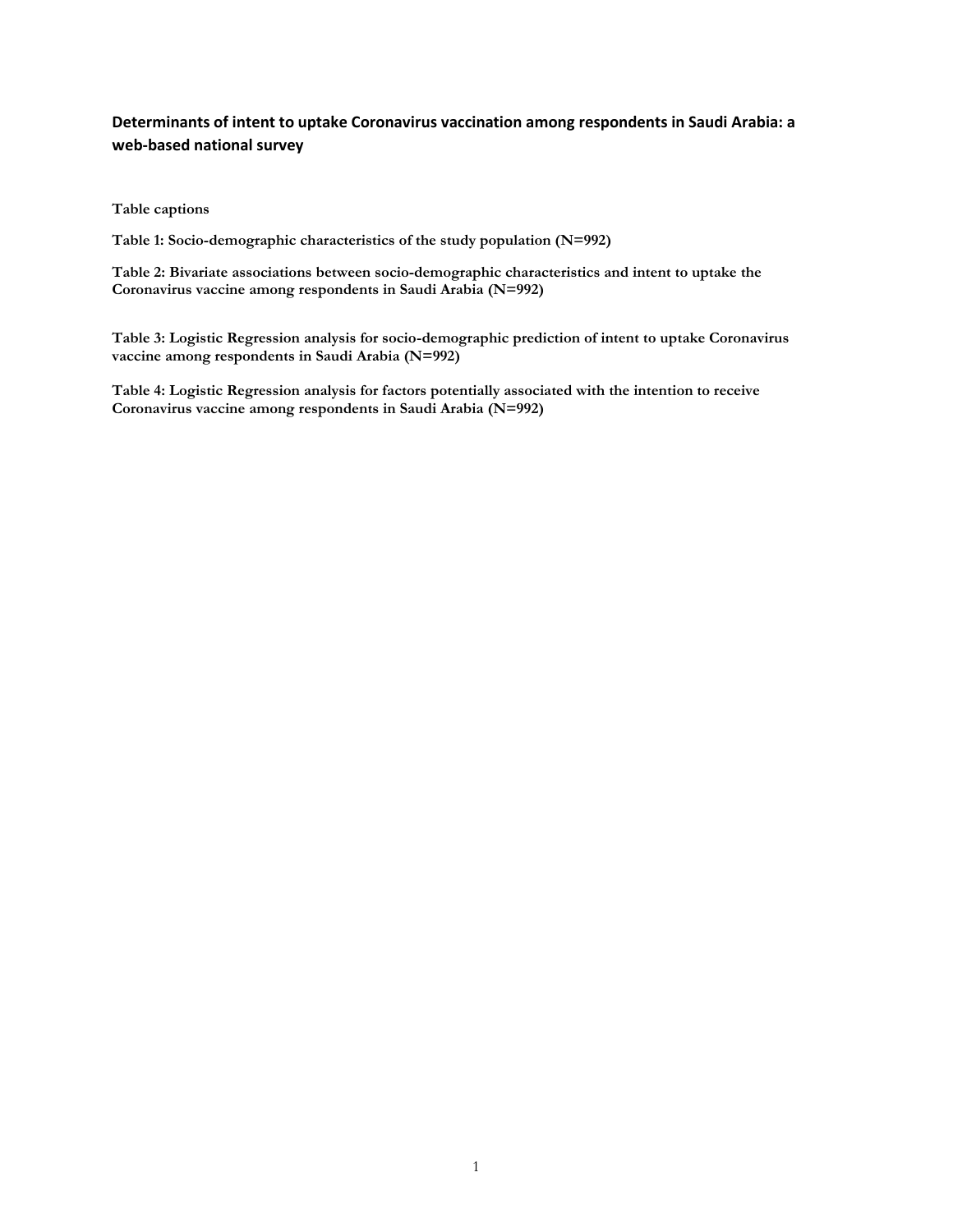| Socio-demographic characteristic |                            | $n(^{0}/_{0})$          |  |
|----------------------------------|----------------------------|-------------------------|--|
| Age                              |                            |                         |  |
|                                  | 18-25                      | 264 (26.61)             |  |
|                                  | $26 - 35$                  | 436 (43.95)             |  |
|                                  | $36 - 45$                  | 239 (24.09)             |  |
|                                  | above 45                   | 53 $(5.04)$             |  |
| Gender                           |                            |                         |  |
|                                  | Male                       | 339 (34.17)             |  |
|                                  | Female                     | 653(65.83)              |  |
| Marital Status                   |                            |                         |  |
|                                  | Married                    | $\overline{512(51.61)}$ |  |
|                                  | Single                     | 421 (42.44)             |  |
|                                  | Separated/divorced/Widowed | 60(5.95)                |  |
| Nationality                      |                            |                         |  |
|                                  | Saudi                      | 814 (82.06)             |  |
|                                  | Non-Saudi                  | 178 (17.94)             |  |
| <b>City of Resident</b>          |                            |                         |  |
|                                  | Riyadh                     | 455 (45.87)             |  |
|                                  | Dammam                     | 184 (18.55)             |  |
|                                  | Jeddah                     | 119 (12.00)             |  |
|                                  | Abha                       | 23(2.32)                |  |
|                                  | Madina                     | 31(3.31)                |  |
|                                  | Alahsa                     | 32 (3.23)               |  |
|                                  | Other                      | 148 (14.91)             |  |
| Education                        |                            |                         |  |
|                                  | Postgraduate               | 199 (20.06)             |  |
|                                  | Graduate                   | 497 (50.10)             |  |
|                                  | Diploma                    | 153 (15.42)             |  |
|                                  | <b>High School</b>         | 143(14.42)              |  |
| Occupation                       |                            |                         |  |
|                                  | Government                 | 428 (43.15)             |  |
|                                  | Private                    | 151 (15.22)             |  |
|                                  | Self-employed              | 19(1.92)                |  |
|                                  | Notworking                 | 394 (39.72)             |  |
|                                  |                            |                         |  |

**Table 1: Socio-demographic characteristics of the study population (N=992)**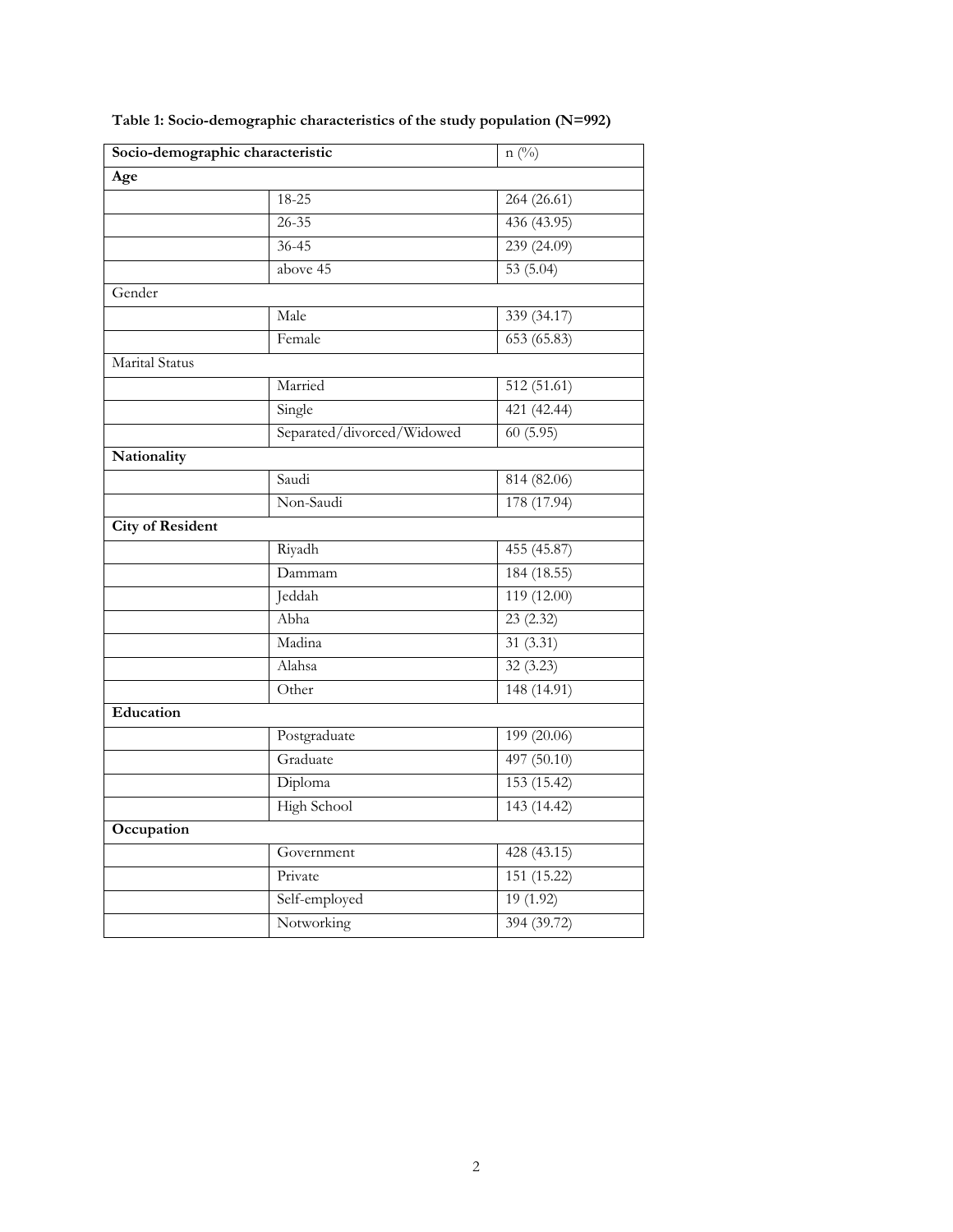| Variables                 | "If Vaccine against Coronavirus is available, I will take it" |           |             |         |
|---------------------------|---------------------------------------------------------------|-----------|-------------|---------|
|                           | Yes                                                           | No        | Not sure    | p-value |
|                           | $(n=642)$                                                     | $(n=70)$  | $(n=280)$   |         |
| Age                       |                                                               |           |             |         |
| 18-25                     | 172 (65.15)                                                   | 14(5.30)  | 78 (29.55)  |         |
| $26 - 35$                 | 280 (64.22)                                                   | 36 (8.26) | 120 (27.52) | 0.201   |
| $36 - 45$                 | 148 (61.92)                                                   | 19 (7.95) | 72(30.13)   |         |
| above 45                  | 42 (79.25)                                                    | 1(1.89)   | 10 (18.87)  |         |
| Gender                    |                                                               |           |             |         |
| Male                      | 235 (69.32)                                                   | 22(6.49)  | 82 (24.19)  | 0.087   |
| Female                    | 407 (62.33)                                                   | 48 (7.35) | 198 (30.32) |         |
| Marital status            |                                                               |           |             |         |
| Single                    | 248 (58.91)                                                   | 33 (7.84) | 140 (33.25) |         |
| Divorced/Widowed          | 39 (66.10)                                                    | 4(6.78)   | 16 (27.12)  | 0.024   |
| Married                   | 355 (69.34)                                                   | 33 (6.45) | 124 (24.22) |         |
| Nationality               |                                                               |           |             |         |
| Saudi                     | 519 (63.76)                                                   | 63 (7.74) | 232 (28.50) |         |
| Non-Saudi                 | 123 (69.10)                                                   | 7(3.93)   | 48 (26.97)  | 0.152   |
| City of residence         |                                                               |           |             |         |
| Riyadh                    | 286 (62.86)                                                   | 36 (7.91) | 133 (29.23) |         |
| Dammam                    | 113 (61.41)                                                   | 10(5.43)  | 61(33.15)   | 0.323   |
| Jeddah                    | 80 (67.23)                                                    | 7(5.88)   | 32 (26.89)  |         |
| Others                    | 163 (69.66)                                                   | 17 (7.26) | 54 (23.08)  |         |
| <b>Highest education</b>  |                                                               |           |             |         |
| High School               | 88 (61.54)                                                    | 10(6.99)  | 45 (31.47)  |         |
| Diploma                   | 99 (64.71)                                                    | 7(4.58)   | 47 (30.72)  |         |
| <b>Under Graduate</b>     | 318 (63.98)                                                   | 42 (8.45) | 137 (27.57) | 0.472   |
| Post Graduate             | 137 (68.84)                                                   | 11(5.53)  | 51 (25.63)  |         |
| <b>Current occupation</b> |                                                               |           |             |         |
| Not working               | 242 (61.42)                                                   | 29 (7.36) | 123 (31.22) |         |
| Private/Self-employed     | 105 (61.76)                                                   | 11 (6.47) | 54 (31.76)  | 0.145   |
| Government                | 295 (68.93)                                                   | 30(7.01)  | 103(24.07)  |         |

**Table 2: Bivariate associations between socio-demographic characteristics and intent to uptake Coronavirus vaccine among respondents in Saudi Arabia (N=992)**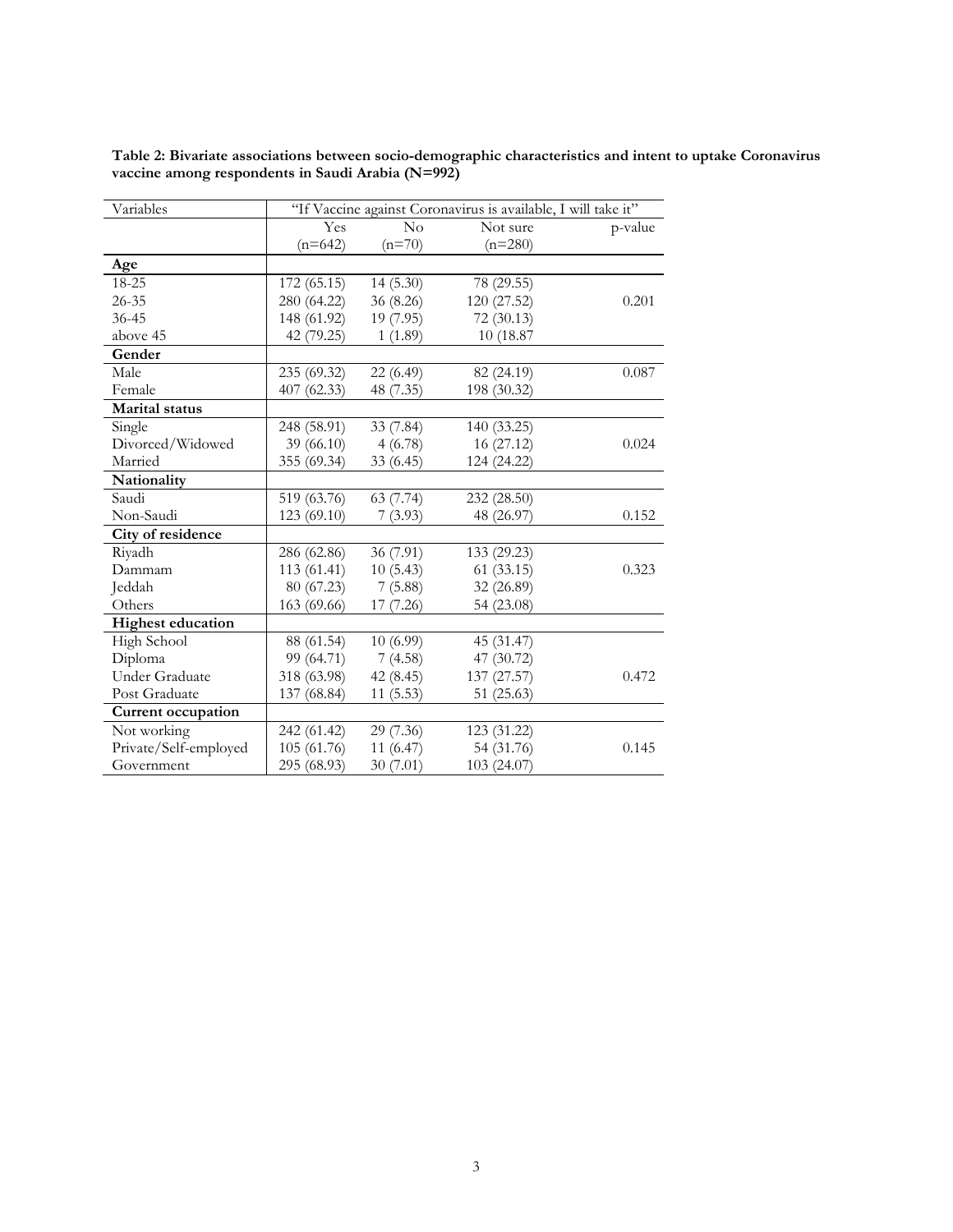| Variables                 | "Intended to uptake Coronavirus vaccine." |         |                    |         |
|---------------------------|-------------------------------------------|---------|--------------------|---------|
|                           | OR [95% CI]                               | p-value | aOR [95% CI        | p-value |
| Age                       |                                           |         |                    |         |
| 18-25                     | Ref                                       |         | Ref                |         |
| $26 - 35$                 | 0.96 [0.69-1.32]                          | 0.803   | $0.87$ [0.38-1.56] | 0.612   |
| $36 - 45$                 | $0.86$ [0.60-1.25]                        | 0.453   | $0.95$ [0.48-1.44] | 0.216   |
| above 45                  | 2.04 [1.00-4.15]                          | 0.049   | 2.15 [1.08-3.21]   | 0.032   |
| Gender                    |                                           |         |                    |         |
| Male                      | Ref                                       |         | Ref                |         |
| Female                    | $0.73$ [0.55-0.96]                        | 0.029   | $0.80$ [0.58-1.10] | 0.181   |
| <b>Marital</b> status     |                                           |         |                    |         |
| Single                    | Ref                                       |         | Ref                |         |
| Divorced/Widowed          | 1.36 [0.76-2.41]                          | 0.293   | 1.70 [0.92-3.17    | 0.090   |
| Married                   | 1.57 [1.20-2.06]                          | 0.001   | 1.79[1.28-2.50]    | 0.001   |
| Nationality               |                                           |         |                    |         |
| Saudi                     | Ref                                       |         | Ref                |         |
| Non-Saudi                 | 1.27 [0.89-1.80]                          | 0.177   | 1.17 [0.79-1.74]   | 0.425   |
| City of residence         |                                           |         |                    |         |
| Riyadh                    | Ref                                       |         | Ref                |         |
| Dammam                    | $0.94$ [0.66-1.33]                        | 0.733   | $0.96$ [0.66-1.40] | 0.869   |
| Jeddah                    | 1.21 [0.79-1.85]                          | 0.378   | 1.23 [0.79-1.92]   | 0.350   |
| Others                    | 1.35 [0.96-1.90]                          | 0.076   | 1.41 [0.99-2.00]   | 0.055   |
| <b>Highest education</b>  |                                           |         |                    |         |
| High School               | Ref                                       |         | Ref                |         |
| Diploma                   | 1.14 [0.71-1.83]                          | 0.572   | 1.06 [0.63-1.78]   | 0.801   |
| <b>Under Graduate</b>     | 1.11 [0.75-1.62]                          | 0.593   | 1.17 [0.78-1.76]   | 0.438   |
| Post Graduate             | 1.38 [0.87-2.16]                          | 0.161   | 1.48 [0.99-2.23]   | 0.054   |
| <b>Current occupation</b> |                                           |         |                    |         |
| Not working               | Ref                                       |         | Ref                |         |
| Private/Self-employed     | 1.01 [0.70-1.46]                          | 0.939   | 1.10 [0.73-1.66]   | 0.634   |
| Government                | 1.39 [1.04-1.85]                          | 0.024   | 1.47 [0.97-2.23]   | 0.063   |

**Table 3: Logistic Regression analysis for socio-demographic prediction of intent to uptake Coronavirus vaccine among respondents in Saudi Arabia (N=992)**